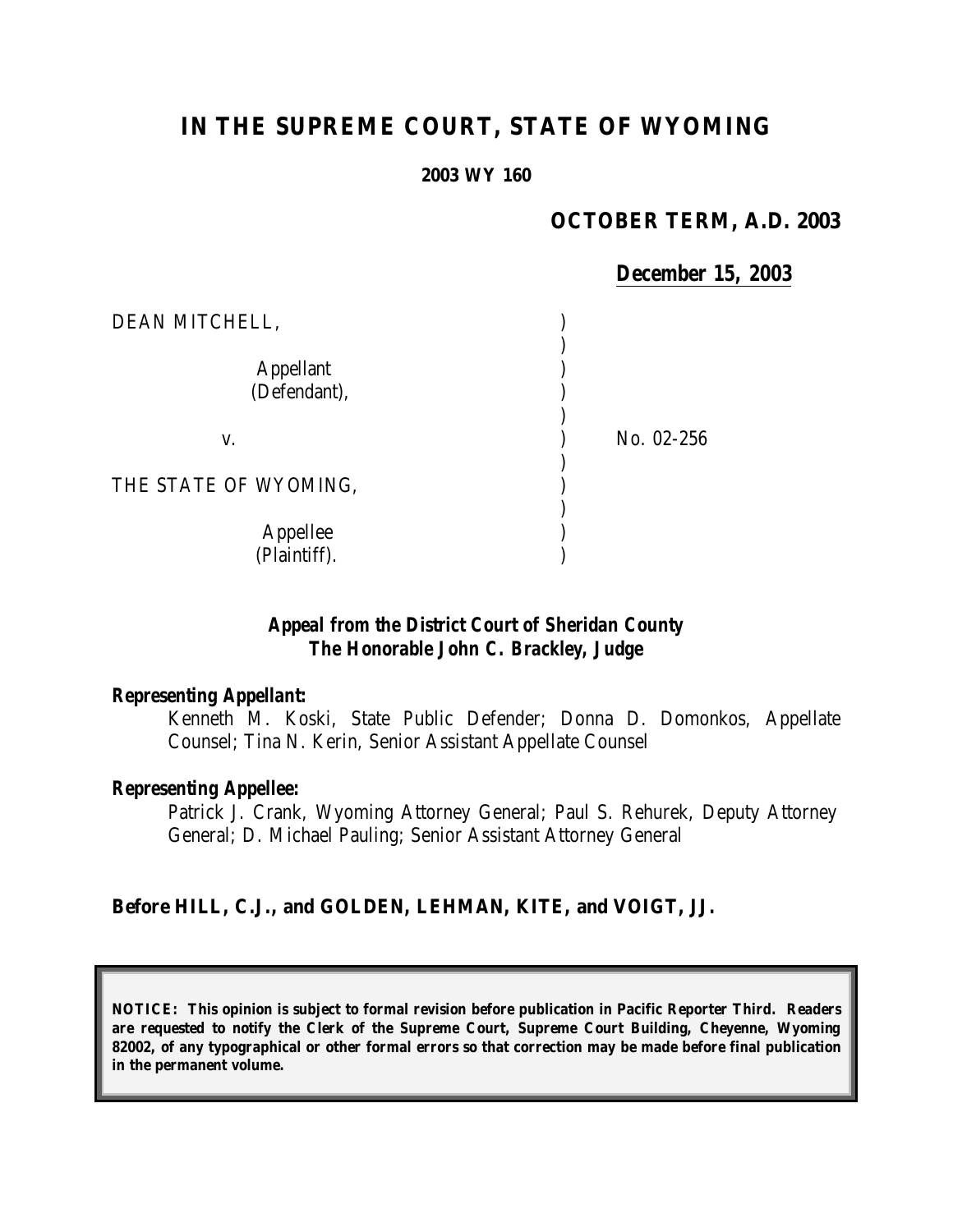**GOLDEN**, Justice.

[¶1] Appellant Dean Mitchell was convicted by jury of third degree sexual assault and two counts of soliciting a minor to engage in illicit sexual relations. During the trial, the investigating police officer testified without objection that it appeared a sexual assault had occurred out of his jurisdiction. Mitchell contends this statement violated the rule against vouching for the credibility of the victim established in *Whiteplume v. State,* 841 P.2d 1332 (Wyo. 1992). Appellee, the State of Wyoming, contends that this case is distinguishable from those *Whiteplume* facts and reversal is not required.

[¶2] We agree that this case is distinguishable and affirm.

## **ISSUES**

[¶3] Mitchell presents the following issue for our review:

Whether the rule prohibiting the vouching for the credibility of the "victim" was violated by law enforcement in Appellant's case?

The State rephrases the issue as:

Whether a police officer's testimony, allegedly vouching for the credibility of another witness, constitutes plain error.

## **FACTS**

[¶4] On November 10, 2001, twenty-three year old Mitchell and his sixteen-year-old male friend, L.R., encountered three girls, thirteen year-old C.M., twelve year-old A.S., and thirteen year-old F.B., in downtown Sheridan. L.R. and C.M. knew each other, and the girls told the males of their plans to go skating that evening at Scotty's Skate Castle. Those plans changed after it was agreed that Mitchell and L.R. would pick up the girls at Scotty's after their parents dropped them off so that the five could be together.

[¶5] About 7:00 p.m. that evening, the girls were dropped off at Scotty's, went inside, but did not pay to skate. When Mitchell and L.R. arrived a few minutes later, the girls entered the back seat of the car that Mitchell was driving and all left together. Mitchell drove to a local liquor store, and at least one of the girls gave Mitchell some money, and he bought a fifth of vodka that the group passed around and two of the girls drank. Mitchell drove the group to a school parking lot and kissed both F.B. and A.S. Mitchell then drove to an out-of-the way snowmobile parking lot and parked there.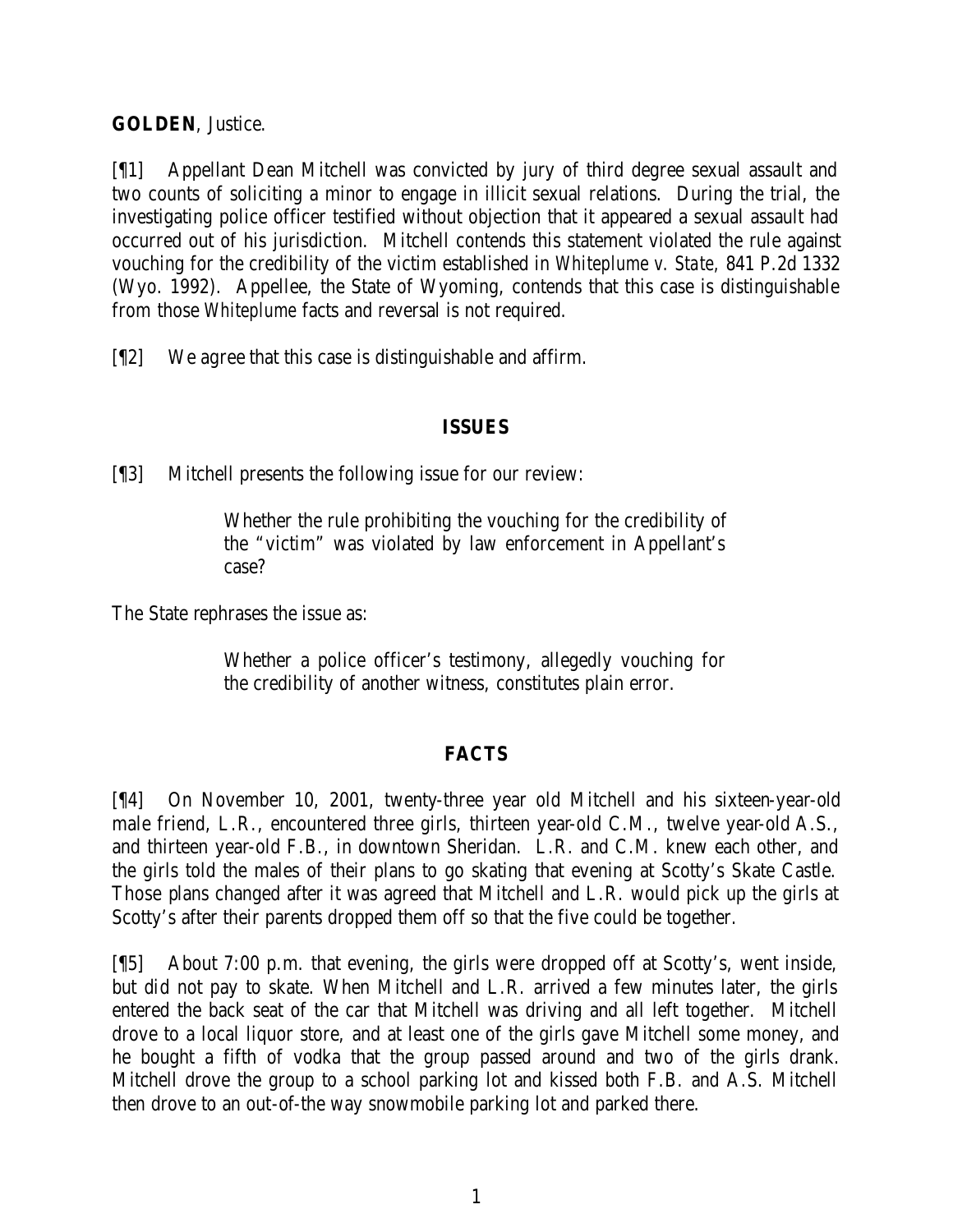[¶6] At Mitchell's suggestion, C.M. and F.B. took off their shirts, and Mitchell engaged all three of the girls in kissing. He touched C.M. on her breasts and vaginal area and asked her to have sex with him or perform fellatio on him. C.M. refused him twice and got out of the car. Mitchell also touched A.S. on her breasts, exposed himself, and while she was seated on his lap, attempted to digitally penetrate her. Mitchell asked A.S. several times to perform fellatio on him, but she refused and also got out of the car. A.S. joined C.M., who was sitting on the road, and C.M. pretended to have been bitten by a snake so that Mitchell would take the girls back to Sheridan. Mitchell did return the group to Sheridan and parked in an alley behind the residence of F.B.'s foster parents.

[¶7] Officer King of the Sheridan Police Department pulled into the alley behind the vehicle and smelled alcohol on one of the girls. More officers joined him and learned that at least two of the girls had been drinking alcohol bought for them by Mitchell and Mitchell may have had sexual contact with the minor girls. Mitchell was arrested and the girls taken to the police station for further interviews.

[¶8] For his conduct with C.M. and A.S., Mitchell was charged with two counts of third degree sexual assault<sup>1</sup> and two counts of soliciting a minor to engage in illicit sexual relations.<sup>2</sup> After a two-day trial, a jury convicted Mitchell of third degree sexual assault on C.M. and of soliciting both girls to engage in illicit sexual relations, but acquitted him of third degree sexual assault on A.S. Mitchell was sentenced to eight to ten years for the third degree sexual assault, a concurrent four to five year term for soliciting a sexual act from C.M., and a four to five year term for soliciting from A.S. to run consecutive to the other two sentences. This appeal followed.

## **DISCUSSION**

[¶9] Relying solely on our decision in *Whiteplume*, Mitchell contends that error per se occurred when a testifying officer conveyed his opinion that Mitchell was guilty. During trial, the prosecution questioned an investigating officer, Officer Thompson, about the events that happened on the night that Mitchell was arrested. The prosecutor asked, "…and at that point in time what did you determine it would be appropriate to do?"

<sup>&</sup>lt;sup>1</sup> Wyo. Stat. Ann. §  $6-2-304(a)(ii)$ : (a) An actor commits sexual assault in the third degree if, under circumstances not constituting sexual assault in the first or second degree . . .

<sup>(</sup>ii) The actor is an adult and subjects a victim under the age of fourteen (14) years to sexual contact without inflicting sexual intrusion on the victim and without causing serious bodily injury to the victim[.]

<sup>&</sup>lt;sup>2</sup> Wyo. Stat. Ann. § 14-3-104: Except under circumstance constituting sexual assault in the first, second or third degree as defined by W.S. 6-2-302 through 6-2-304, anyone who solicits, procures or knowingly encourages anyone under the age of sixteen (16) years to engage in illicit sexual penetration or sexual intrusion as defined in W.S. 6-2-301 is guilty of a felony, and upon conviction shall be imprisoned for a term not more than five (5) years.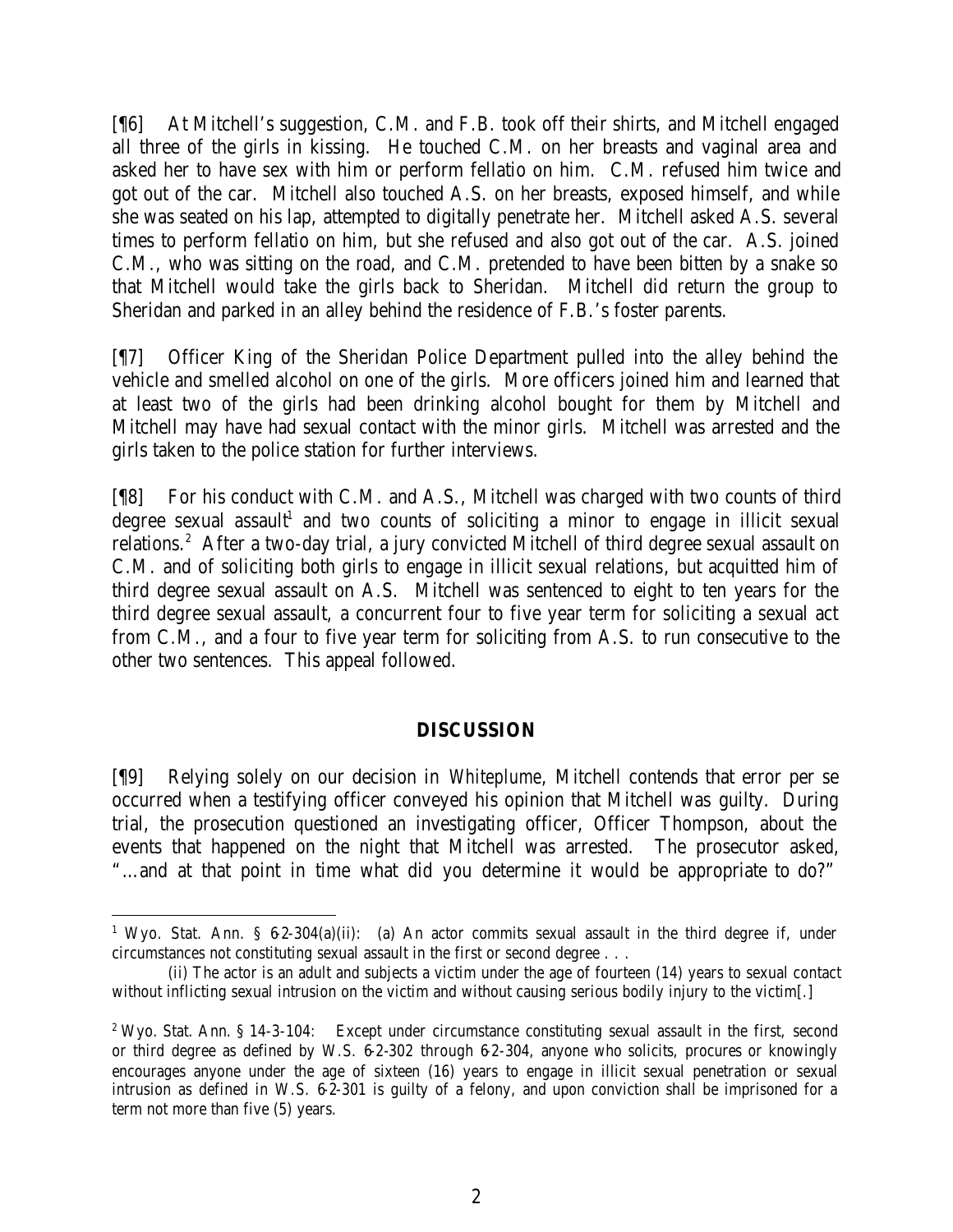Officer Thompson responded, "[a]t that point I determined this had definitely occurred outside the city limits of Sheridan, and I believed that there was a sexual assault that had occurred. So, I was starting to make arrangements to call the Sheridan County Sheriff's Office to investigate it." Defense counsel did not object. While conceding that the prosecutor's question was not deliberately calculated to elicit improper testimony, Mitchell nevertheless contends that the experienced investigator's testimony violated the rule against opinion-of-guilt testimony established in *Whiteplume*.

[¶10] *Whiteplume* examined the impact of the following statement: "I listened to her story and made a determination that she had been raped." *Whiteplume,* 841 P.2d at 1339. We held that the conviction for sexual assault required reversal because an experienced law enforcement officer "volunteered" an opinion as to the guilt of the defendant and to the credibility of the victim under circumstances that made it appear that it was not done inadvertently. The investigating officer had fifteen years of experience, 1,500 hours of training, and had investigated about seventy rapes. His education consisted of a bachelor's degree in psychology and a master's degree. *Id.* at 1339. The State's case was tenuous and the quality of the victim's testimony was deemed poor because it was not corroborated and was contradicted by some of the physical evidence. *Id.* "In measuring the quantum of harm caused by the error, we considered the strength of the prosecution's case against the accused." *Id.* at 1340. No physical evidence supported the guilt of the accused, and a close factual dispute existed which brought credibility to the center of the controversy, *i.e.*, whether the sexual encounter was consensual or an unwarranted assault. *Id.* In light of the particular circumstances of the *Whiteplume* case, we found it a "close one that truly calls upon the most careful exercise of delicate judicial judgment." *Id.* at 1340-41. Ultimately, we concluded that the officer did imply that he believed or held an opinion with respect to the victim's version of the events surrounding the assault. "He linked his 'rape determination' only with 'her story.' We can construe his 'rape determination' as nothing less than his inferential vouching for the truth of the victim's testimony." *Id.* at 1340.

[¶11] Since *Whiteplume,* our review of issues concerning opinion testimony has developed the following rules. We apply an error-per-se standard when a prosecutor has improperly elicited an opinion of either defendant's guilt or the truthfulness of a witness. *Taylor v. State,* 2001 WY 13 ¶21, 17 P.3d 715, ¶21 (Wyo. 2001). When the prosecutor's question is not a signal for the witness's credibility-opinion-testimony and defense counsel did not object at trial the plain error standard, not the per se error standard, applies. *Dudley v. State*, 951 P.2d 1176, 1178-79 (Wyo. 1998)*.* When a prosecutor does not seek an opinion but an investigating officer's testimony supplies one, we review the record to determine if the officer is implying that he believed or held an opinion with respect to the victim's version of the events surrounding the assault. *Whiteplume,* 841 P.2d at 1339-40. If the officer intended to impliedly vouch for the truth of the victim's accusations, no corroborating evidence exists, and the central jury issue is the victim's credibility, we will find reversible error when our review of all of the circumstances demonstrates prejudice to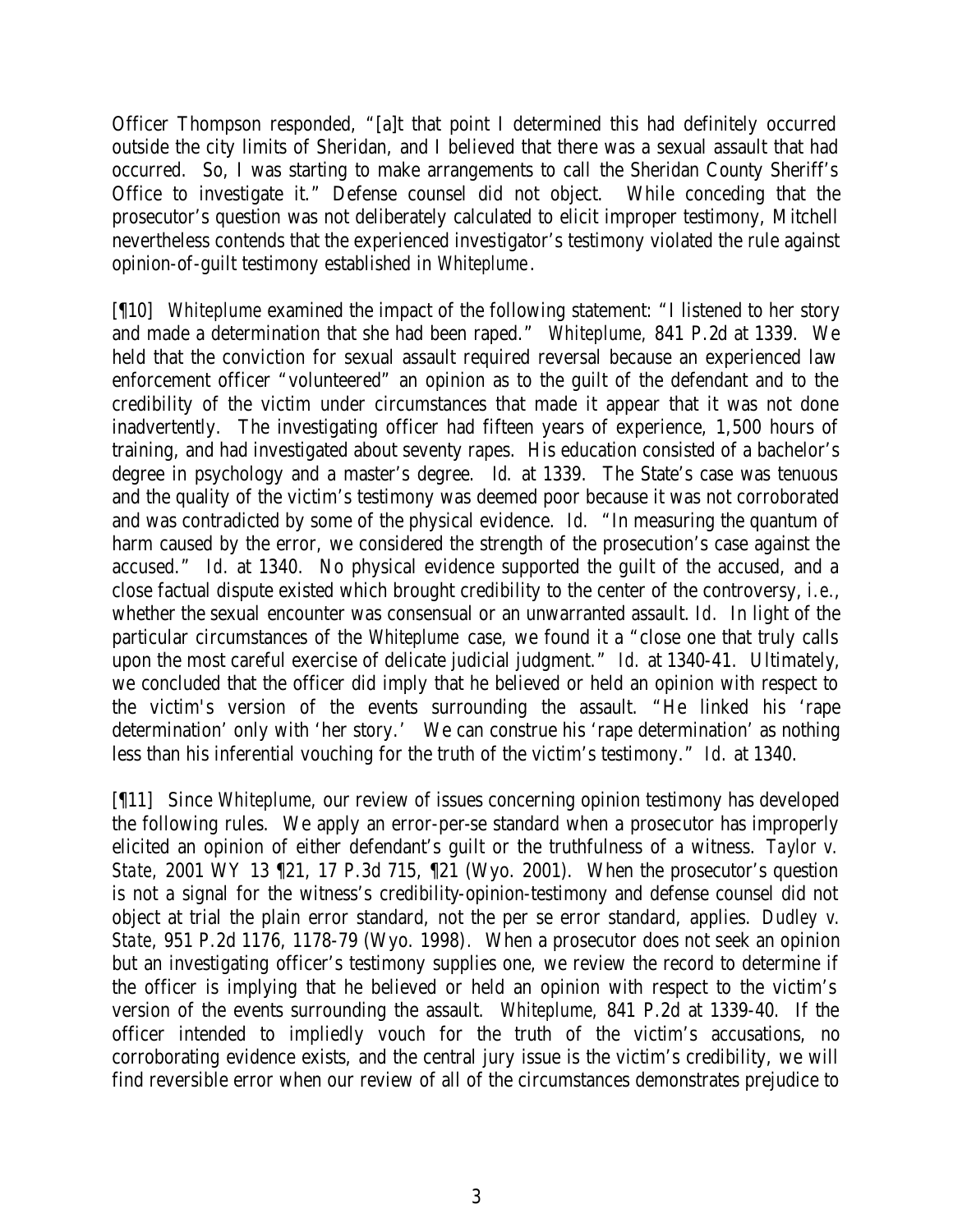the extent that our confidence in the verdict is undermined. *Id*. at 1340-41; *Dudley*, 951 P.2d at 1180.

[¶12] Mitchell asserts that the circumstances in this case are identical to those in *Whiteplume* that led to reversal of that conviction because the opinion testimony materially prejudiced the defendant. Mitchell contends that the state's case was based entirely on the testimony of the four young witnesses, C.M., A.S., F.B., and L.R., and allowing a law enforcement officer to vouch for the victims' credibility was particularly harmful to Mitchell because it would have carried significant weight with the jury. Mitchell points out that Officer Thompson had four years of experience and would have known that it was improper to make this particular statement in front of a jury. Mitchell claims that credibility of the witnesses was crucial since the defense theory that was argued at closing contended that the four teenagers had lied about the evening as demonstrated by many inconsistencies in their testimony, L.R.'s admission that his memory was "foggy," and facts showing that they had changed their stories following police interviews. Mitchell points to these inconsistencies, "foggy" memories, and the jury's acquittal on one count as circumstances demonstrating the closeness of this case and that the officer's opinion testimony materially prejudiced him with the jury.

[¶13] The State contends that the circumstances are not identical to *Whiteplume,* and our review of the record causes us to agree with this view*.* In *Whiteplume,* after reviewing all of the circumstances, we concluded that the prosecutor had not intended to elicit an opinion of defendant's guilt or the victim's credibility, but because the officer was the first to testify, had fifteen years of experience and a master's degree, we had concerns that the officer's opinion testimony was deliberate rather than inadvertent. *Whiteplume,* 841 P.2d at 1339. Although we could not know this for certain, we did conclude that the officer's experience and education meant that the jury hearing that testimony would reasonably draw the conclusion that he believed her when she told him she had been raped and that belief supported her credibility. *Id.* Because the only issue in the *Whiteplume* case was whether sexual contact was consensual, we found that particular officer's statement under those particular facts undermined our confidence in the verdict and reversed. *Id.*

[¶14] Officer Thompson's testimony came after the testimony of the three minor girls who described Mitchell's actions with each and their observations of his actions with the other girls. L.R. testified about his observations and was followed by Officer King whose description of his investigation's progress was similar to that of Officer Thompson's description. King stated that the girls' reports of Mitchell's sexual contact had indicated to him that there had been "possible" sexual assaults. Officer Thompson then testified very briefly about his role that night. Our review indicates that his testimony was significant because it was Thompson who had talked with C.M. in the alley and had noticed that C.M. was not wearing a shirt under her coat and asked if she was wearing one; she answered no and indicated the shirt was in her coat pocket. A sheriff's deputy then testified after Officer Thompson and described Mitchell's statement to him about his activities with the